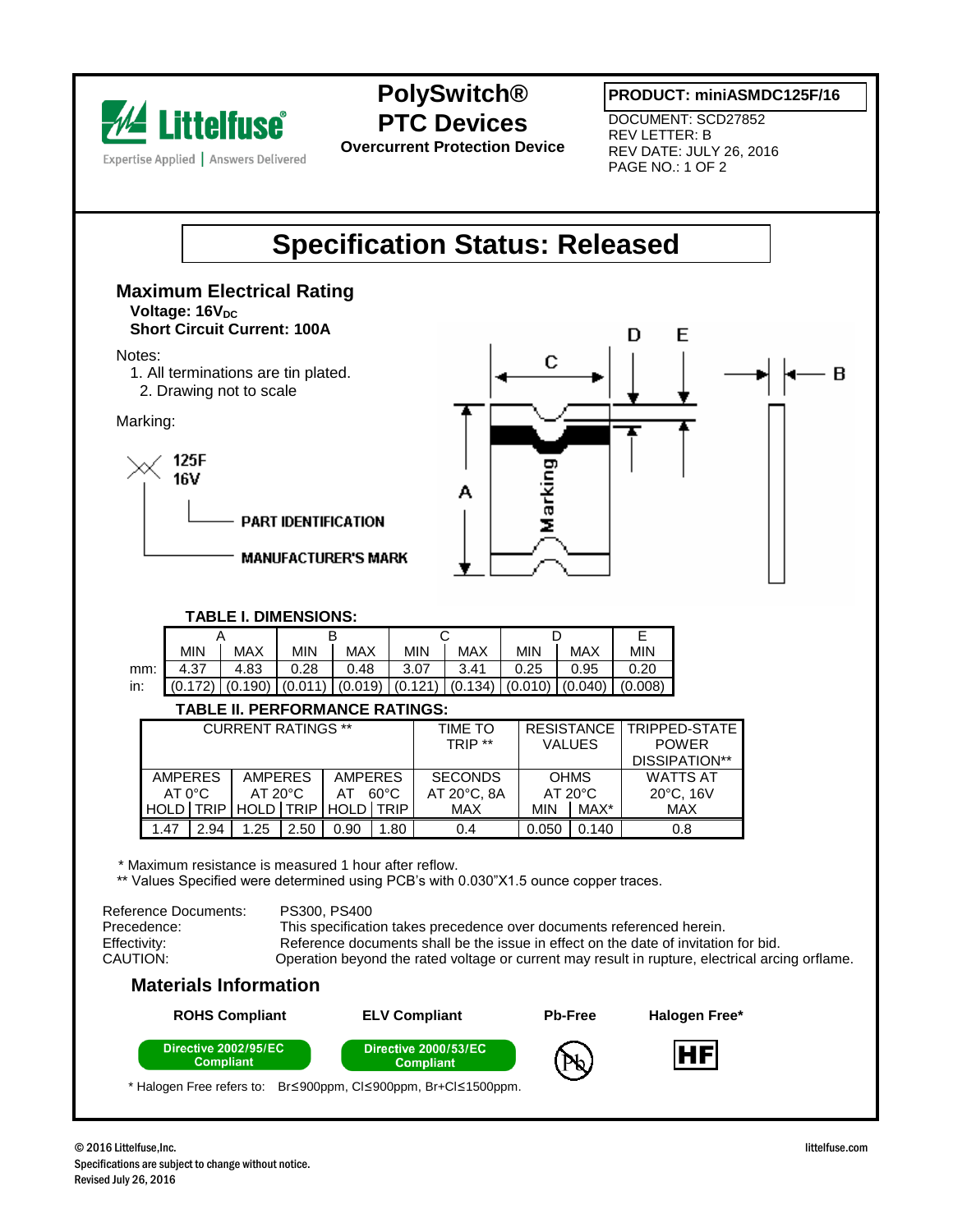

**PolySwitch® PTC Devices Overcurrent Protection Device**

#### **PRODUCT: miniASMDC125F/16**

DOCUMENT: SCD27852 REV LETTER: B REV DATE: JULY 26, 2016 PAGE NO.: 2 OF 2

Information furnished is believed to be accurate and reliable. However, users should independently evaluate the suitability of and test each product selected for their own applications. Littelfuse products are not designed for, and shall not be used for, any purpose (including, without limitation, military, aerospace, medical, lifesaving, life-sustaining or nuclear facility applications, devices intended for surgical implant into the body, or any other application in which the failure or lack of desired operation of the product may result in personal injury, death, or property damage) other than those expressly set forth in applicable Littelfuse product documentation. Warranties granted by Littelfuse shall be deemed void for products used for any purpose not expressly set forth in applicable Littelfuse documentation. Littelfuse shall not be liable for any claims or damages arising out of products used in applications not expressly intended by Littelfuse as set forth in applicable Littelfuse documentation. The sale and use of Littelfuse products is subject to Littelfuse Terms and Conditions of Sale, unless otherwise agreed by Littelfuse.